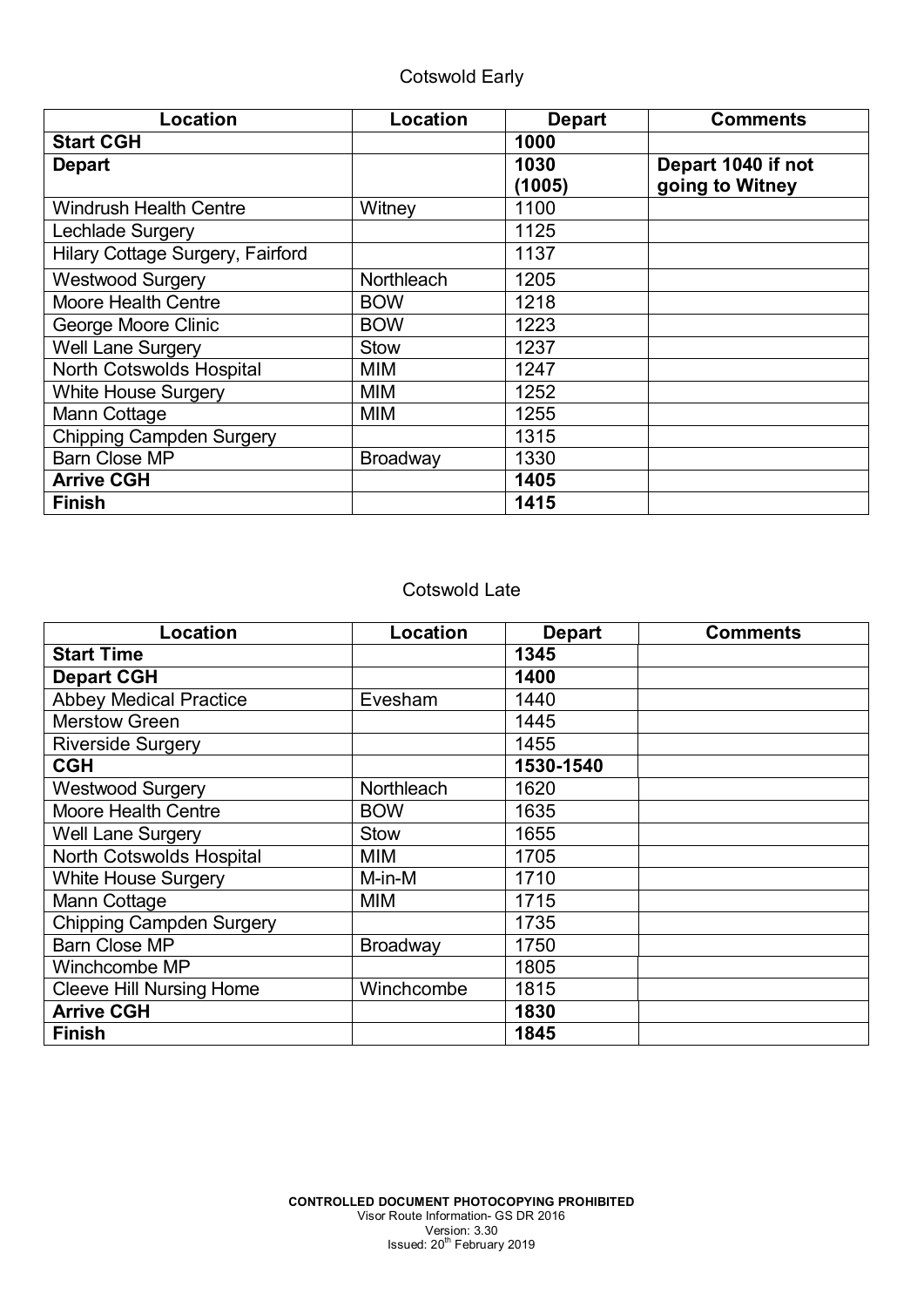## Cirencester Early

| Location                              | Location | <b>Depart</b> | <b>Comments</b>                       |
|---------------------------------------|----------|---------------|---------------------------------------|
| <b>Start</b>                          |          | 1015          |                                       |
| <b>CGH - Pathology Reception</b>      |          | 1030          |                                       |
| <b>Cirencester Hospital</b>           |          | 1100-1115     | Collect post & sort for<br><b>GPs</b> |
| <b>Tetbury Hospital</b>               |          | 1145          |                                       |
| <b>Tetbury Surgery (Romney House)</b> |          | 1155          |                                       |
| <b>Cirencester Hospital</b>           |          | 1220          |                                       |
| <b>Phoenix Surgery</b>                |          | 1230          |                                       |
| 1, The Avenue, Cirencester            |          | 1240          |                                       |
| 1, St Peter's Rd., Cirencester        |          | 1250          |                                       |
| The Park Surgery                      |          | 1300          |                                       |
| <b>Rendcomb Surgery</b>               |          | 1315          |                                       |
| <b>Sixways Surgery</b>                |          | 1335          |                                       |
| <b>Arrive CGH</b>                     |          | 1345          |                                       |
| <b>Finish</b>                         |          | 1400          |                                       |

#### Cirencester Late

| Location                              | Location | <b>Depart</b> | <b>Comments</b> |
|---------------------------------------|----------|---------------|-----------------|
| <b>Start</b>                          |          | 1445          |                 |
| <b>CGH - Pathology Reception</b>      |          | 1500          |                 |
| <b>Tetbury Hospital</b>               |          | 1555          |                 |
| <b>Tetbury Surgery (Romney House)</b> |          | 1600          |                 |
| <b>Rendcomb Surgery</b>               |          | 1630          |                 |
| Lechlade Surgery                      |          | 1705          |                 |
| Hilary Cottage Surgery, Fairford      |          | 1715          |                 |
| 1, The Avenue, Cirencester            |          | 1735          |                 |
| 1, St Peter's Rd., Cirencester        |          | 1745          |                 |
| <b>Phoenix Surgery</b>                |          | 1755          |                 |
| <b>Cirencester Hospital</b>           |          | 1800          |                 |
| The Park Surgery                      |          | 1810          |                 |
| <b>GRH-Reception</b>                  |          | 1845          |                 |
| <b>CGH-Reception</b>                  |          | 1915          |                 |
| <b>Finish</b>                         |          | 1930          |                 |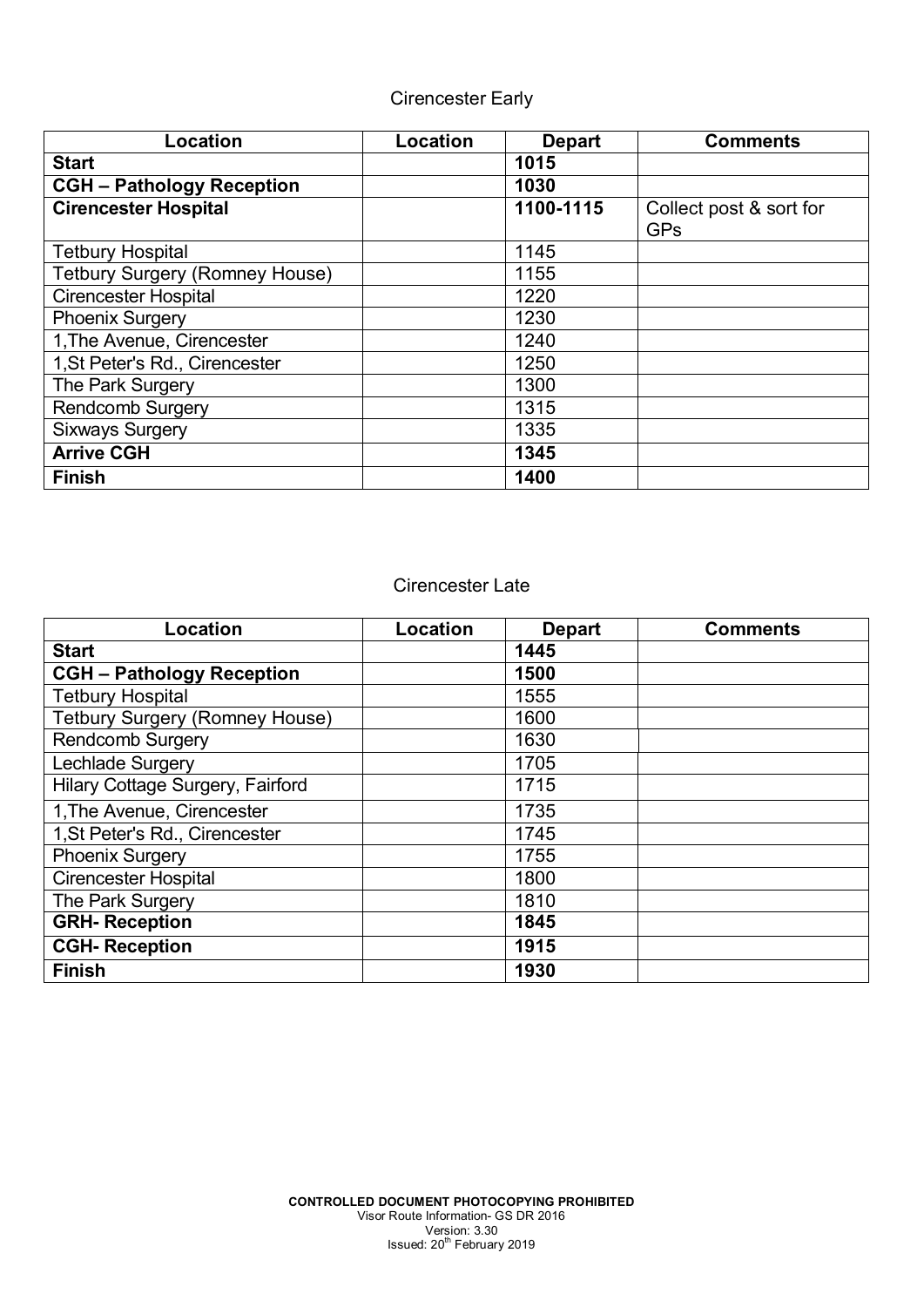# Tewkesbury/Evesham Early

| Location                          | Location      | <b>Depart</b> | <b>Comments</b> |
|-----------------------------------|---------------|---------------|-----------------|
| <b>Start</b>                      |               | 0915          |                 |
| <b>Depart CGH</b>                 |               | 0930          |                 |
| <b>Thirlestaine Breast Centre</b> |               | 0940          |                 |
| <b>Return to CGH</b>              |               |               |                 |
| <b>Depart CGH</b>                 |               | 0950          |                 |
| Abbottswood MC                    | Pershore      | 1040          |                 |
| <b>Pershore Medical Centre</b>    |               | 1050          |                 |
| <b>Abbey Medical Practice</b>     | Evesham       | 1110          |                 |
| <b>Merstow Green</b>              | Evesham       | 1115          |                 |
| <b>Riverside Surgery</b>          | Evesham       | 1123          |                 |
| De Montfort Surgery               | Evesham       | 1131          |                 |
| Winchcombe MP                     |               | 1155          |                 |
| <b>Cleeve Hill Nursing Home</b>   | Winchcombe    | 1208          |                 |
| 4, Stoke Road                     |               | 1220          |                 |
| <b>Cleevelands Medical Centre</b> |               | 1230          |                 |
| <b>Bredon Hill Surgery</b>        | <b>Bredon</b> | 1245          |                 |
| <b>Tewkesbury Hospital</b>        | Tewkesbury    | 1255-1310     |                 |
| Devereux Centre- Mythe & Church   |               |               |                 |
| <b>Street Surgeries</b>           |               |               |                 |
| <b>Winfield Hospital</b>          |               | 1335          |                 |
| <b>Depart GRH</b>                 |               | 1345-1400     |                 |
| <b>Arrive CGH</b>                 |               | 1430          |                 |
| <b>Finish</b>                     |               | 1445          |                 |

# Tewkesbury/Evesham Late

| Location                        | Location      | <b>Depart</b> | <b>Comments</b> |
|---------------------------------|---------------|---------------|-----------------|
| <b>Start</b>                    |               | 1615          |                 |
| <b>Depart CGH</b>               |               | 1630          |                 |
| <b>Tewkesbury Hospital</b>      |               | 1705-1720     |                 |
| Devereux Centre- Mythe & Church |               |               |                 |
| <b>Street Surgeries</b>         |               |               |                 |
| <b>Bredon Hill Surgery</b>      | <b>Bredon</b> | 1735          |                 |
| <b>Riverside Surgery</b>        | Evesham       | 1800          |                 |
| Evesham Hospital                |               | 1805          |                 |
| <b>Merstow Green</b>            | Evesham       | 1815          |                 |
| <b>Abbey Medical Practice</b>   | Evesham       | 1820          |                 |
| <b>GRH</b>                      |               | 1905          |                 |
| <b>CGH</b>                      |               | 1930          |                 |
| <b>Finish</b>                   |               | 1945          |                 |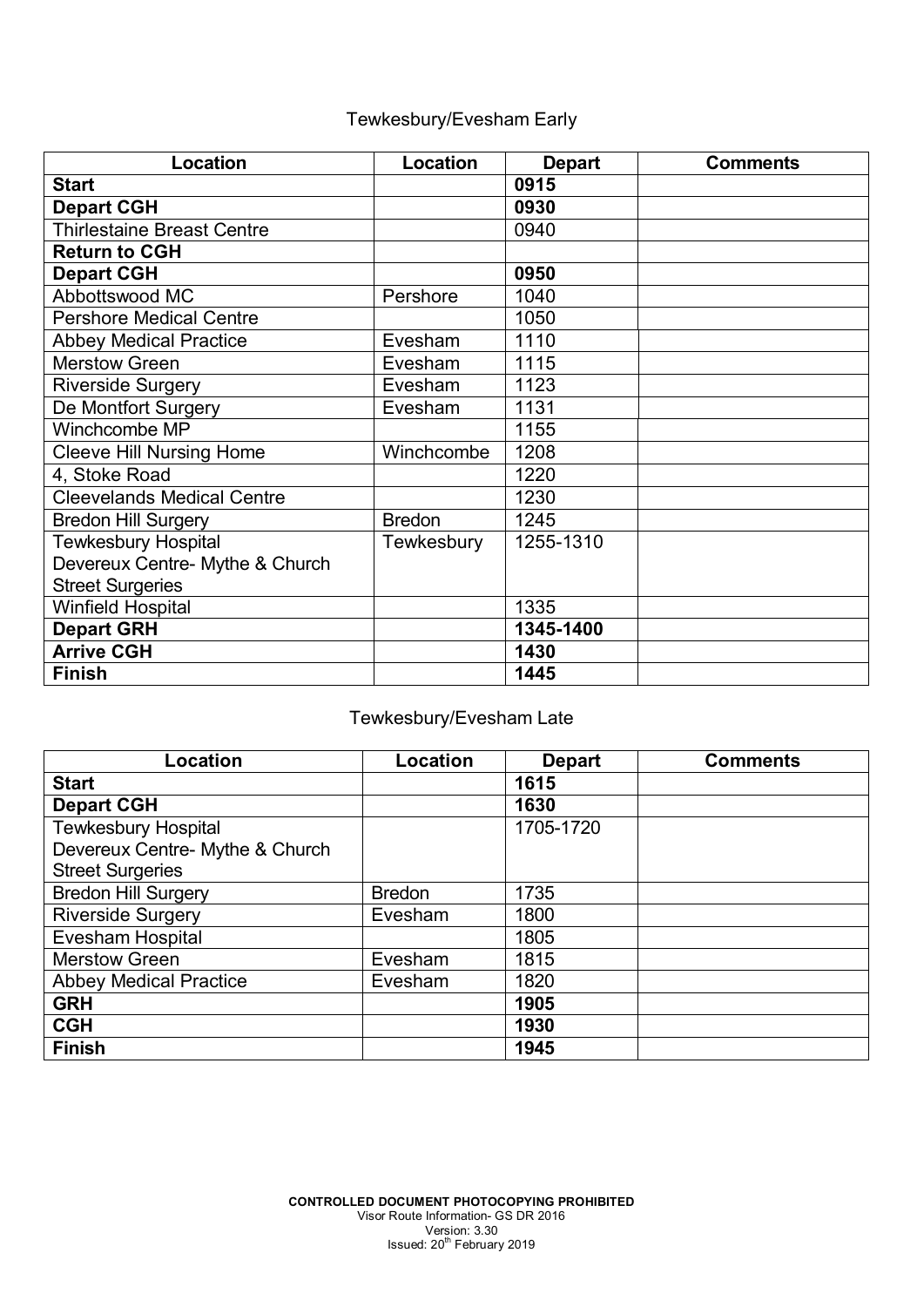#### Malvern/Worcester

| Location                           | Location               | <b>Depart</b> | <b>Comments</b> |
|------------------------------------|------------------------|---------------|-----------------|
| <b>CGH - Pathology Department</b>  |                        | 0830          |                 |
| <b>Depart CGH</b>                  |                        | 0845          |                 |
| The Surgery Tunnel Hill            | Upton                  | 0925          |                 |
| <b>Colwall Surgery</b>             |                        | 0948          |                 |
| Dr Jarrett and Partners            | <b>Malvern HC</b>      | 1010          |                 |
| New Court Surgery - Prospect View  | Malvern                | 1012          |                 |
| <b>Link End Surgery</b>            | Malvern                | 1015          |                 |
| <b>Whiteacres MC- Maple Road</b>   | Malvern                | 1027          |                 |
| St Saviours Surgery - Merrick Road | Malvern                | 1036          |                 |
| <b>Knightwick Surgery</b>          |                        | 1105          |                 |
| Surgery - St John's House          |                        | 1120          |                 |
| Severn Valley/ Henwick Halt        |                        | 1130          |                 |
| <b>Farrier House Surgery</b>       |                        | 1140          |                 |
| <b>Moor Street Clinic</b>          | <b>Moor Street</b>     | 1147          |                 |
| <b>Albany House Surgery</b>        |                        | 1154          |                 |
| <b>Thorneloe Lodge Surgery</b>     |                        | 1203          |                 |
| <b>Barbourne Health Centre</b>     |                        | 1212          |                 |
| <b>Elbury Moor Medical Centre</b>  | <b>Fairfield Close</b> | 1224          |                 |
| <b>Lyppard Grange MC</b>           |                        | 1233          |                 |
| <b>Spring Gardens Group</b>        |                        | 1245          |                 |
| <b>Haresfield Surgery</b>          |                        | 1255          |                 |
| <b>St Martin's Gate Surgery</b>    |                        | 1300          |                 |
| Worcester Royal Infirmary          |                        | 1310-1340     | <b>Break</b>    |
| <b>Corinthian Medical Practice</b> | <b>St Paul's</b>       | 1410-1440     |                 |
| <b>Portland Medical Practice</b>   | <b>Medical</b>         |               |                 |
| Royal Well Medical Practice        | Centre:                |               |                 |
| St. George's Medical Practice      |                        |               |                 |
| St. Catherine's Medical Practice   |                        |               |                 |
| <b>Milsom Street</b>               |                        | 1445          |                 |
| <b>CGH- Pathology Department</b>   |                        | 1500          |                 |
| <b>Finish</b>                      |                        | 1515          |                 |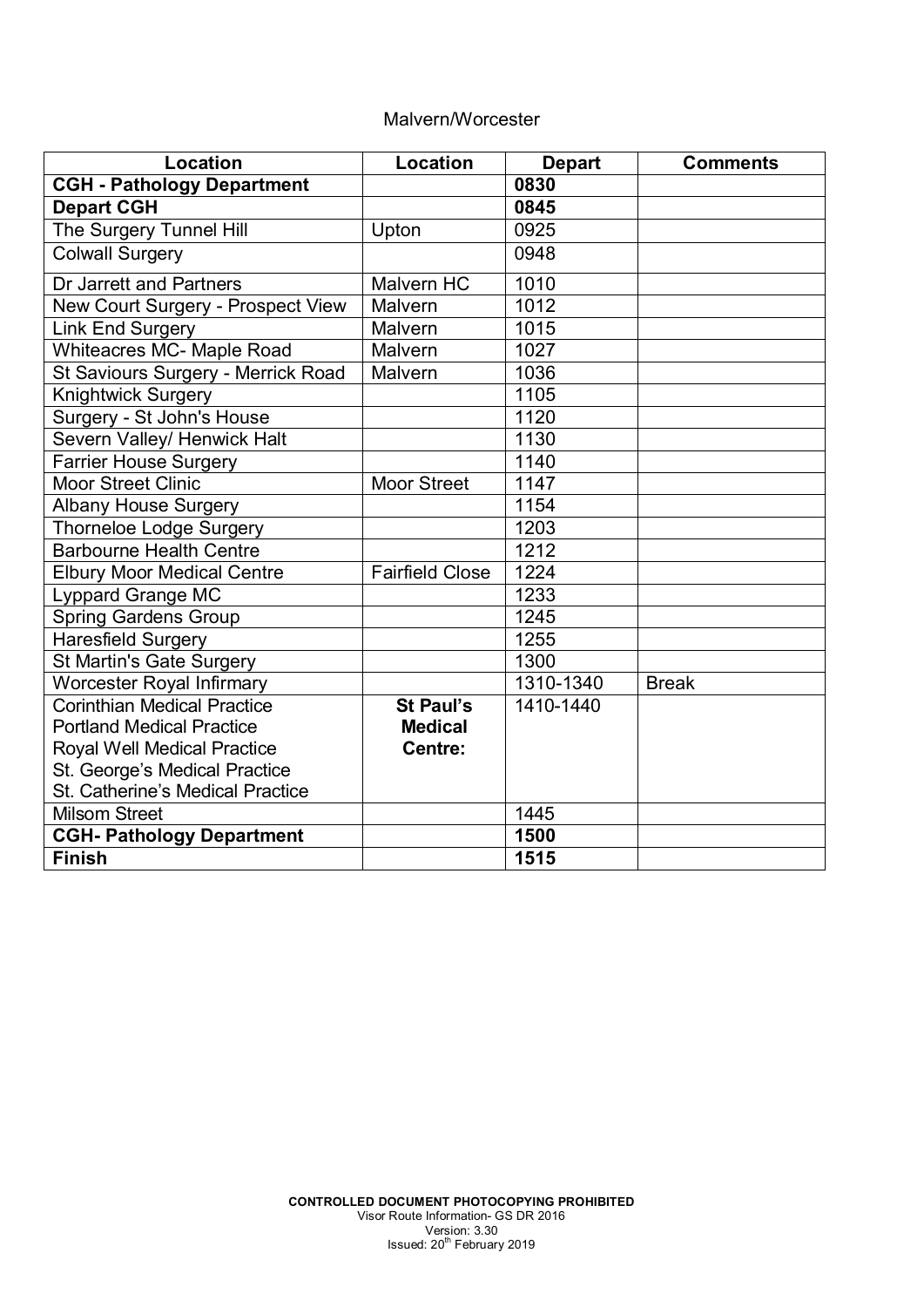## Kidderminster/Bromsgrove and Droitwich

| Location                                  | Location            | <b>Depart</b> | <b>Comments</b>       |
|-------------------------------------------|---------------------|---------------|-----------------------|
| <b>Start - CGH</b>                        |                     | 0845          |                       |
| <b>Depart</b>                             |                     | 0900 (0945)   | Times in brackets if  |
|                                           |                     |               | NOT going to Tenbury. |
| <b>Ombersley Medical Centre</b>           |                     | 0950 (1035)   |                       |
| <b>Great Witley Surgery</b>               |                     | 1005 (1050)   |                       |
| <b>Teme St Surgery</b>                    |                     | 1035          |                       |
| Tenbury Hospital (only if required)       |                     | 1040          |                       |
| <b>Bewdley Medical Centre</b>             |                     | 1110          |                       |
| <b>Worcester Street Health Centre</b>     |                     | 1120          |                       |
| <b>York House Medical Centre</b>          |                     | 1130          |                       |
| <b>Kidderminster Hospital</b>             |                     | 1150          |                       |
| Hume St. MC                               |                     |               |                       |
| • Aylmer Lodge Surgery                    |                     | 1158          |                       |
| • Northumberland House                    |                     | 1200          |                       |
| Bromsgrove St HC /Kidderminster           |                     |               |                       |
| HC & FPC                                  |                     | 1207          |                       |
| <b>Kidderminster Medical Centre</b>       |                     | 1215          |                       |
| <b>Church Street Surgery</b>              | <b>Callows Lane</b> | 1223          |                       |
| <b>Wolverley Surgery</b>                  |                     | 1235          |                       |
| <b>Cookley Surgery</b>                    |                     | 1245          |                       |
| <b>Stanmore House MC</b>                  |                     | 1257          |                       |
| <b>Chaddesley Corbett Surgery</b>         |                     | 1310-1340     | <b>Break</b>          |
| <b>Prince of Wales Hospital</b>           | <b>Bromsgrove</b>   | 1358          |                       |
| <b>Droitwich H Centre</b>                 |                     |               |                       |
| The Salters Medical Practice<br>$\bullet$ |                     | 1422          |                       |
| • The Spa Medical Practice                |                     | 1425          |                       |
| The Corbett Medical Practice              |                     | 1432          |                       |
| <b>Grey Gable Surgery</b>                 | Inkberrow           | 1455          |                       |
| <b>Tewkesbury Hospital</b>                |                     | 1530          |                       |
| Devereux Centre- Mythe & Church           |                     |               |                       |
| <b>Street Surgeries</b>                   |                     |               |                       |
| CGH                                       |                     | 1600          |                       |
| <b>Finish</b>                             |                     | 1615          |                       |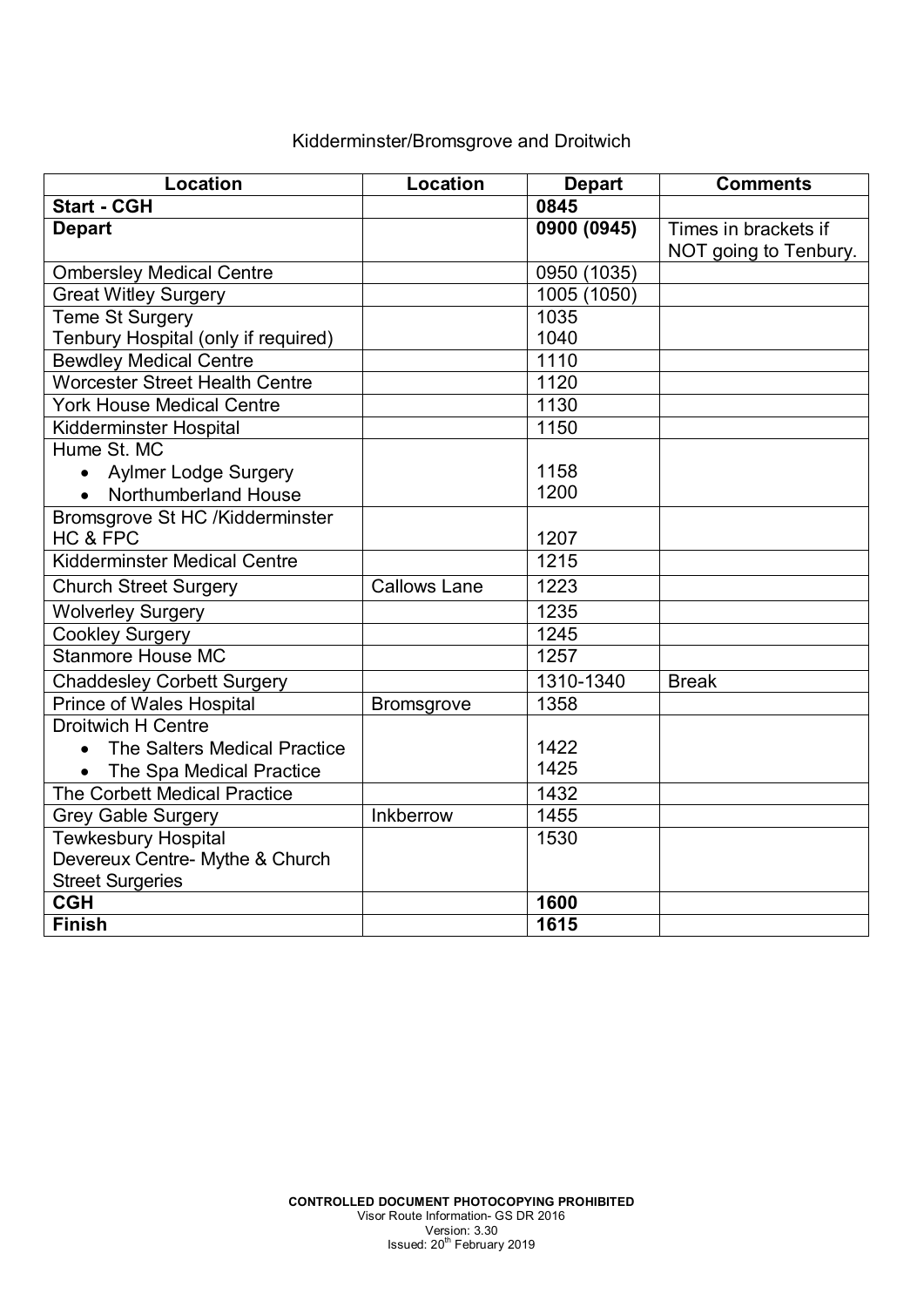## FOD North Early

| Location                    | Location      | <b>Depart</b> | <b>Comments</b>                            |
|-----------------------------|---------------|---------------|--------------------------------------------|
| <b>Start Time</b>           |               | 1045          |                                            |
| <b>Depart - GRH</b>         |               | 1100          |                                            |
| <b>Finlay Hub</b>           |               | 1115          |                                            |
| <b>Southgate Moorings</b>   |               | 1127          | Collect SSD for<br>Cinderford-return items |
|                             |               |               | stay in Hub until following                |
|                             |               |               | morning                                    |
| Staunton                    |               | 1145          |                                            |
| <b>Holts HC</b>             | <b>Newent</b> | 1205          |                                            |
| Mitcheldean Surgery         |               | 1225          |                                            |
| <b>Drybrook Surgery</b>     |               | 1235          |                                            |
| <b>Ruardean Surgery</b>     |               | 1245          |                                            |
| Lydbrook HC                 |               | 1255          |                                            |
| <b>Forest Dialysis Unit</b> |               | 1307          |                                            |
| <b>Forest Health Centre</b> |               | 1320          |                                            |
| Cinderford HC               |               | 1325          |                                            |
| <b>Colliers Court</b>       |               | 1332          |                                            |
| <b>Highnam Surgery</b>      |               | 1400          |                                            |
| <b>Arrive GRH</b>           |               | 1415-1430     |                                            |
| <b>Finish Time</b>          |               | 1445          |                                            |

#### FOD North Late

| Location                    | Location            | <b>Depart</b> | <b>Comments</b> |
|-----------------------------|---------------------|---------------|-----------------|
| <b>Start Time</b>           |                     | 1445          |                 |
| <b>GRH</b>                  |                     | 1455          |                 |
| Staunton                    |                     | 1520          |                 |
| <b>Holts HC</b>             | <b>Newent</b>       | 1540          |                 |
| Mitcheldean Surgery         |                     | 1600          |                 |
| <b>Drybrook Surgery</b>     |                     | 1610          |                 |
| <b>Forest Dialysis Unit</b> |                     | 1618          |                 |
| <b>Forest Health Centre</b> | Cinderford          | 1629          |                 |
| Cinderford HC               |                     | 1635          |                 |
| <b>Dilke Hospital</b>       |                     | 1645          |                 |
| <b>Highnam Surgery</b>      |                     | 1710          |                 |
| St Johns, Churchdown        |                     | 1730          |                 |
| Church Road, Longlevens     |                     | 1743          |                 |
| <b>Cheltenham Road</b>      |                     | 1748          |                 |
| <b>Kingsholm Surgery</b>    | <b>Alvin Street</b> | 1756          |                 |
| <b>GRH</b>                  |                     | 1802-1810     |                 |
| <b>Finish time</b>          |                     | 1815          |                 |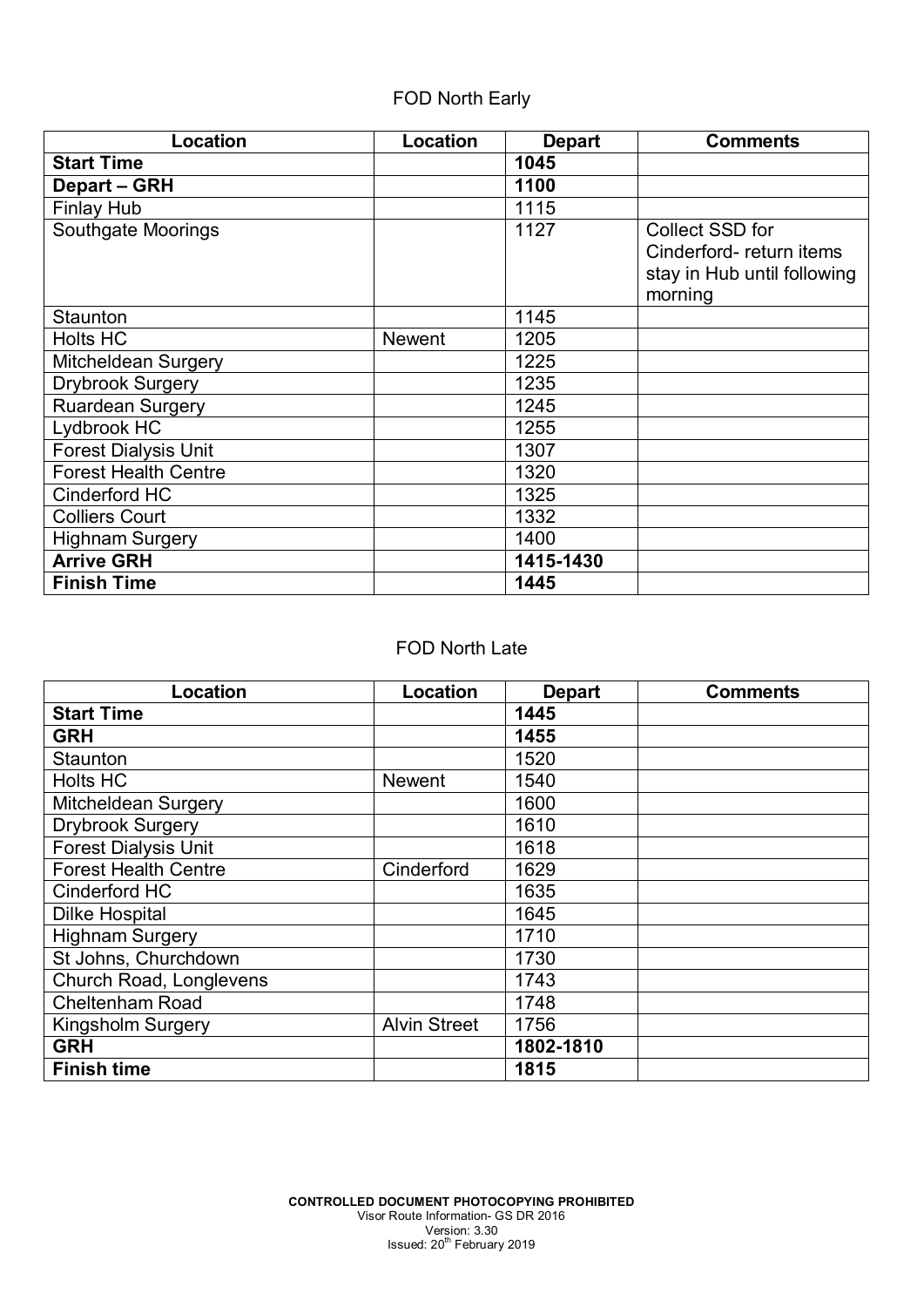# South Glos Early

| Location                       | Location       | <b>Depart</b> | <b>Comments</b> |
|--------------------------------|----------------|---------------|-----------------|
| <b>Start Time</b>              |                | 1030          |                 |
| Depart - GRH                   |                | 1045          |                 |
| <b>Culverhay Surgery</b>       | W-U-E          | 1130          |                 |
| <b>Chipping Surgery</b>        | W-U-E          | 1140          |                 |
| Berkeley (Marybrook) Surgery   |                | 1200          |                 |
| Orchard MC                     | Cam            | 1220          |                 |
| <b>Old Magistrates Court</b>   | Dursley        | 1230          |                 |
| <b>Vale Community Hospital</b> | <b>Dursley</b> | 1235          |                 |
| May Lane Surgery               | Dursley        | 1240          |                 |
| <b>Uley Surgery</b>            |                | 1250          |                 |
| Frampton                       |                | 1310          |                 |
| <b>GRH</b>                     |                | 1335-1345     |                 |
| <b>Finish Time</b>             |                | 1400          |                 |

#### South Glos Late

| Location                       | Location       | <b>Depart</b> | <b>Comments</b> |
|--------------------------------|----------------|---------------|-----------------|
| <b>Start Time</b>              |                | 1430          |                 |
| Depart - GRH                   |                | 1445          |                 |
| Berkeley (Marybrook) Surgery   |                | 1530          |                 |
| Culverhay Surgery              | W-U-E          | 1550          |                 |
| <b>Chipping Surgery</b>        | W-U-E          | 1600          |                 |
| <b>Vale Community Hospital</b> | <b>Dursley</b> | 1615          |                 |
| May Lane Surgery               | Dursley        | 1620          |                 |
| Orchard MC                     | Cam            | 1630          |                 |
| Frampton                       |                | 1650          |                 |
| Regent St.                     | Stonehouse     | 1710          |                 |
| Stonehouse HC                  |                | 1720          |                 |
| <b>High Street MC</b>          | Stonehouse     | 1725          |                 |
| <b>GRH</b>                     |                | 1750-1800     |                 |
| <b>Finish Time</b>             |                | 1815          |                 |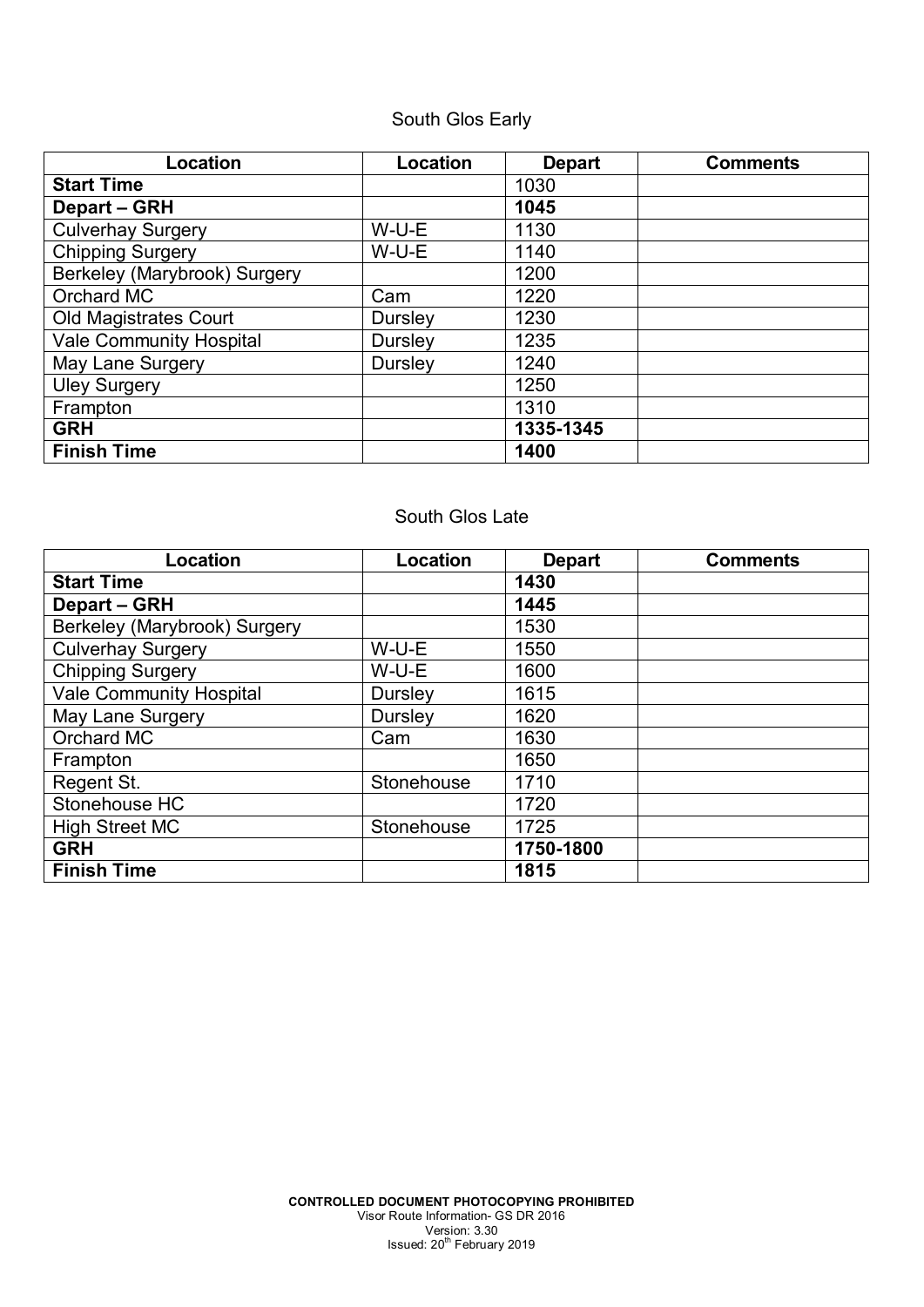Items for Tetbury Surgery (Romney House) and Tetbury Hospital will be put on the Shelves for Stroud Valley; the Driver should take items to the PAN/Reception area at the GRH Laboratory and put them on the Shuttle Shelves for Transportation to CGH.

| Location                    | Location       | <b>Depart</b> | <b>Comments</b> |
|-----------------------------|----------------|---------------|-----------------|
| <b>Start Time</b>           |                | 0915          |                 |
| <b>GRH</b>                  |                | 0930          |                 |
| <b>Beeches Green HC</b>     | Stroud         | 1005          |                 |
| <b>Redwood Dental</b>       |                | 1010          |                 |
| <b>Stroud Hospital</b>      |                | 1025          |                 |
| Stonehouse HC               |                | 1045          |                 |
| <b>High Street MC</b>       | Stonehouse     | 1050          |                 |
| Regent St.                  | Stonehouse     | 1100          |                 |
| Frithwood Surgery           | <b>Bussage</b> | 1127          |                 |
| Minchinhampton Surgery      |                | 1147          |                 |
| <b>Prices Mill Surgery</b>  | Nailsworth     | 1205          |                 |
| Rowcroft Surgery            | Stroud         | 1225          |                 |
| <b>Locking Hill Surgery</b> | Stroud         | 1235          |                 |
| <b>Beeches Green HC</b>     | Stroud         | 1245          |                 |
| <b>Painswick Surgery</b>    |                | 1255          |                 |
| <b>GRH</b>                  |                | 1315          |                 |
| <b>Finish Time</b>          |                | 1330          |                 |

### Stroud Valley Late

| Location                                    | Location       | <b>Depart</b> | <b>Comments</b> |
|---------------------------------------------|----------------|---------------|-----------------|
| <b>Start Time</b>                           |                | 1400          |                 |
| <b>GRH</b>                                  |                | 1415          |                 |
| <b>Beeches Green HC</b>                     | Stroud         | 1445          |                 |
| <b>Redwood Dental</b>                       |                | 1450          |                 |
| <b>Stroud Hospital</b>                      |                | 1505          |                 |
| <b>Uley Surgery</b>                         |                | 1525          |                 |
| <b>Prices Mill Surgery</b>                  | Nailsworth     | 1555          |                 |
| Minchinhampton Surgery                      |                | 1610          |                 |
| <b>Frithwood Surgery</b>                    | <b>Bussage</b> | 1625          |                 |
| <b>Locking Hill Surgery</b>                 | Stroud         | 1645          |                 |
| <b>Rowcroft Surgery</b>                     | <b>Stroud</b>  | 1655          |                 |
| <b>Beeches Green HC</b>                     | <b>Stroud</b>  | 1710          |                 |
| <b>Painswick Surgery</b>                    |                | 1725          |                 |
| Aspen Centre (Horton Road)                  | Gloucester     | 1745          |                 |
| <b>London Road Surgery</b><br>$\bullet$     |                |               |                 |
| <b>Barnwood Surgery</b><br>$\bullet$        |                |               |                 |
| <b>Heathville Road Surgery</b><br>$\bullet$ |                |               |                 |
| <b>GRH</b>                                  |                | 1750-1800     |                 |
| <b>Finish Time</b>                          |                | 1815          |                 |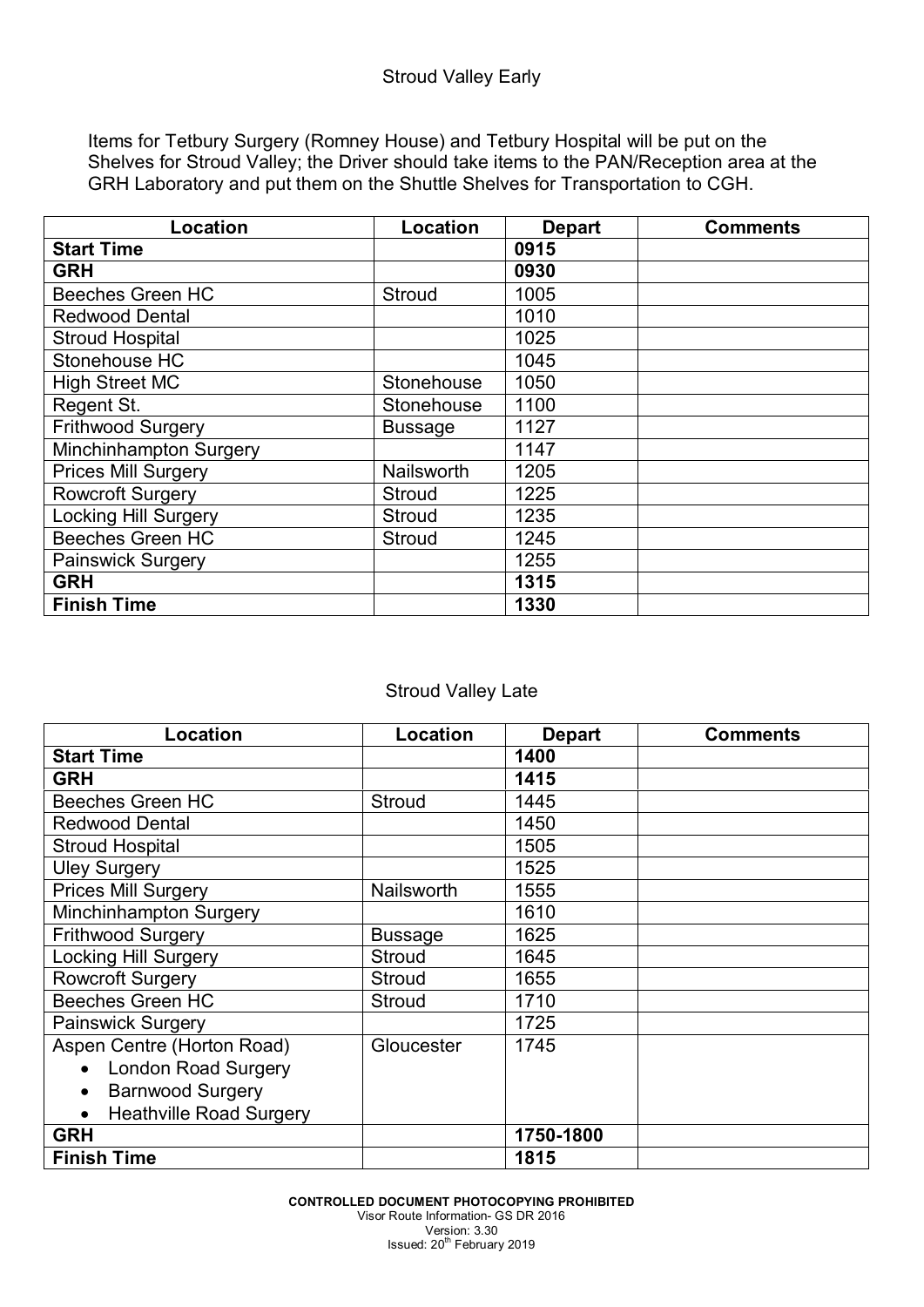| Location                      | Location           | <b>Depart</b> | <b>Comments</b> |
|-------------------------------|--------------------|---------------|-----------------|
| <b>Start Time</b>             |                    | 1000          |                 |
| <b>GRH</b>                    |                    | 1015          |                 |
| Winfield Hospital (blood out) |                    | 1025          |                 |
| Town Gate Surgery             | Chepstow           | 1115          |                 |
| <b>Wye Dean Surgery</b>       | Tintern            | 1130          |                 |
| Coleford HC                   |                    | 1155          |                 |
| <b>Brunston Surgery</b>       | Coleford           | 1200          |                 |
| <b>Wye Valley Surgery</b>     | <b>St Briavels</b> | 1215          |                 |
| <b>Bream Surgery</b>          |                    | 1230          |                 |
| Lydney Hospital               |                    | 1240          |                 |
| Severnbank                    | Lydney             | 1247          |                 |
| Lydney HC                     |                    | 1255          |                 |
| Yorkley HC                    |                    | 1310          |                 |
| <b>Blakeney HC</b>            |                    | 1322          |                 |
| Newnham/ Westbury Surgery     |                    | 1332          |                 |
| Church Road, Longlevens       |                    | 1400          |                 |
| <b>GRH</b>                    |                    | 1410-1415     |                 |
| <b>Finish Time</b>            |                    | 1430          |                 |

#### FOD South Late

| <b>Description</b>        | Location | <b>Depart</b> | <b>Comments</b> |
|---------------------------|----------|---------------|-----------------|
| <b>Start Time</b>         |          | 1500          |                 |
| <b>GRH</b>                |          | 1515          |                 |
| Coleford HC               |          | 1600          |                 |
| <b>Brunston Surgery</b>   | Coleford | 1610          |                 |
| Lydney Hospital           |          | 1625          |                 |
| Severnbank                |          | 1630          |                 |
| Yorkley HC                |          | 1638          |                 |
| Lydney HC                 |          | 1646          |                 |
| <b>Blakeney HC</b>        |          | 1658          |                 |
| Newnham/ Westbury Surgery |          | 1710          |                 |
| <b>Winfield Hospital</b>  |          | 1730          |                 |
| <b>GRH</b>                |          | 1735-1745     |                 |
| <b>Finish Time</b>        |          | 1800          |                 |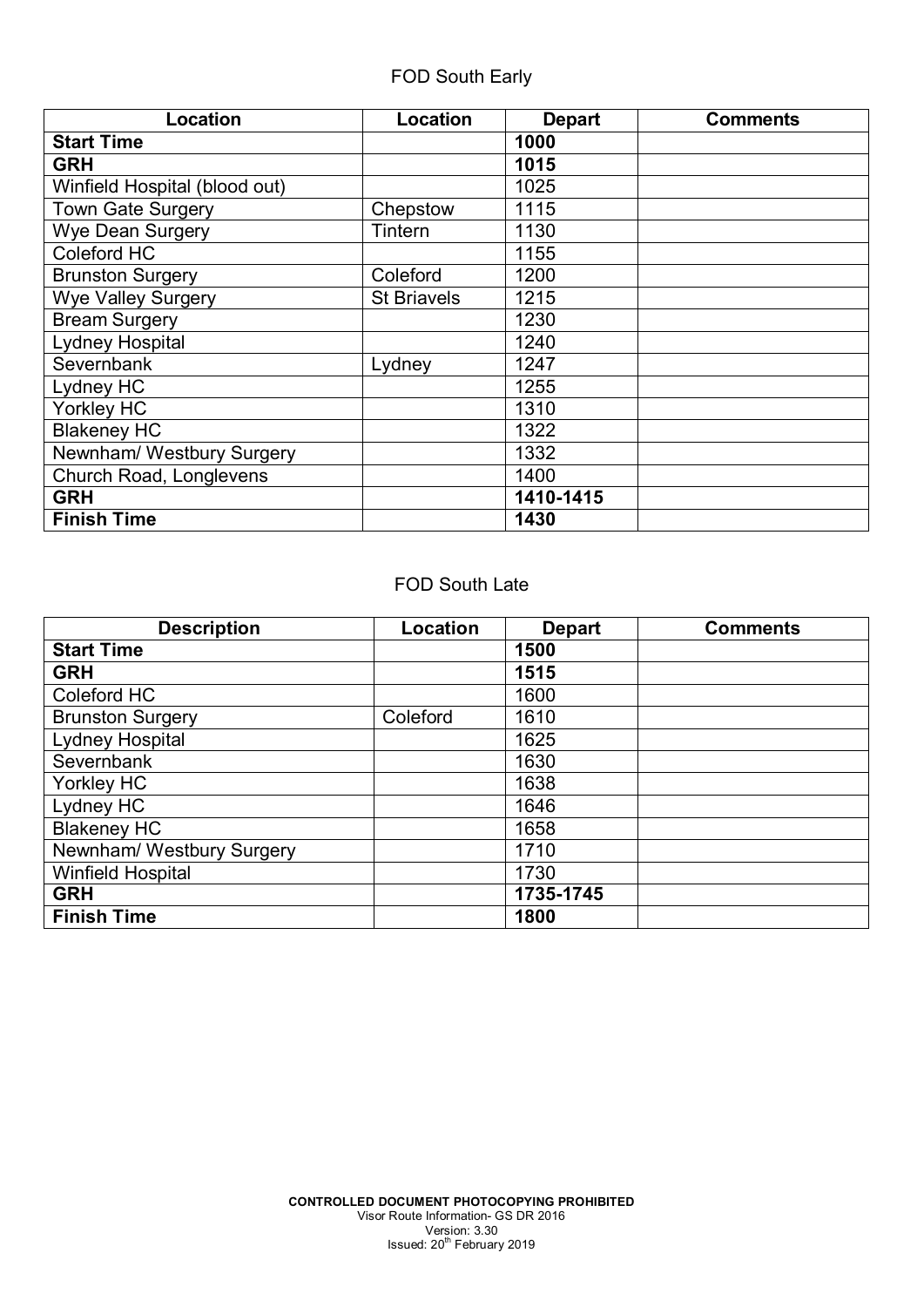# Glos A Early

| <b>Location</b>              | Location          | <b>Depart</b> | <b>Comments</b> |
|------------------------------|-------------------|---------------|-----------------|
| <b>Start Time</b>            |                   | 1115          |                 |
| Depart - GRH                 |                   | 1130          |                 |
| <b>St James Surgery</b>      | Quedgeley         | 1150          |                 |
| Severnvale Surgery           | Quedgeley         | 1155          |                 |
| Quedgeley MC                 |                   | 1200          |                 |
| <b>Kingsway Surgery</b>      |                   | 1210          |                 |
| <b>Rosebank Surgery</b>      |                   | 1226          |                 |
| <b>Pavillion Surgery</b>     |                   | 1231          |                 |
| Bartongate                   |                   | 1240          |                 |
| <b>GRH</b>                   |                   | 1250-1300     |                 |
| <b>Abbotswood Surgery</b>    | <b>Brockworth</b> | 1315          |                 |
| <b>Brookfield Rd Surgery</b> | Hucclecote        | 1327          |                 |
| Hadwen MP                    | Glevum            | 1340          |                 |
| <b>Trinity Surgery</b>       | Matson            | 1350          |                 |
| Saintbridge Surgery          | Asquith Rd        | 1358          |                 |
| <b>GRH</b>                   |                   | 1410-1415     |                 |
| <b>Finish Time</b>           |                   | 1430          |                 |

# Glos B Early

| <b>Start Time</b>                                                                                                                                                                                                      |                                            | 1045      | <b>Comments</b>                                                             |
|------------------------------------------------------------------------------------------------------------------------------------------------------------------------------------------------------------------------|--------------------------------------------|-----------|-----------------------------------------------------------------------------|
| Depart – GRH                                                                                                                                                                                                           |                                            | 1050      |                                                                             |
| <b>Arrive CGH Path Lab</b>                                                                                                                                                                                             |                                            |           |                                                                             |
| <b>Depart CGH</b>                                                                                                                                                                                                      |                                            | 1115      |                                                                             |
| <b>Milsom Street</b>                                                                                                                                                                                                   |                                            | 1130      |                                                                             |
| Phlebotomy Room (Blood Test Room)<br><b>Corinthian Medical Practice</b><br><b>Portland Medical Practice</b><br>Royal Well Medical Practice<br>St. George's Medical Practice<br><b>St. Catherine's Medical Practice</b> | <b>St Paul's</b><br><b>Medical Centre:</b> | 1145-1215 | <b>Driver to visit</b><br>Phlebotomist as 1 <sup>st</sup><br>point of call. |
| Cheltenham West MC<br>(previously Hester's Way)                                                                                                                                                                        |                                            |           | To depart before<br>12.30                                                   |
| St Johns, Churchdown                                                                                                                                                                                                   |                                            | 1250      |                                                                             |
| <b>Cheltenham Road</b>                                                                                                                                                                                                 |                                            | 1305      |                                                                             |
| <b>Arrive GRH</b>                                                                                                                                                                                                      |                                            | 1310-1320 |                                                                             |
| Kingsholm Surgery                                                                                                                                                                                                      | <b>Alvin Street</b>                        | 1330      |                                                                             |
| Aspen Centre (Horton Road)<br><b>London Road Surgery</b><br>$\bullet$<br><b>Barnwood Surgery</b><br>$\bullet$<br><b>Heathville Road Surgery</b>                                                                        | Gloucester                                 | 1340-1355 |                                                                             |
| <b>Arrive GRH</b>                                                                                                                                                                                                      |                                            | 1400      |                                                                             |
| <b>Finish</b>                                                                                                                                                                                                          |                                            | 1415      |                                                                             |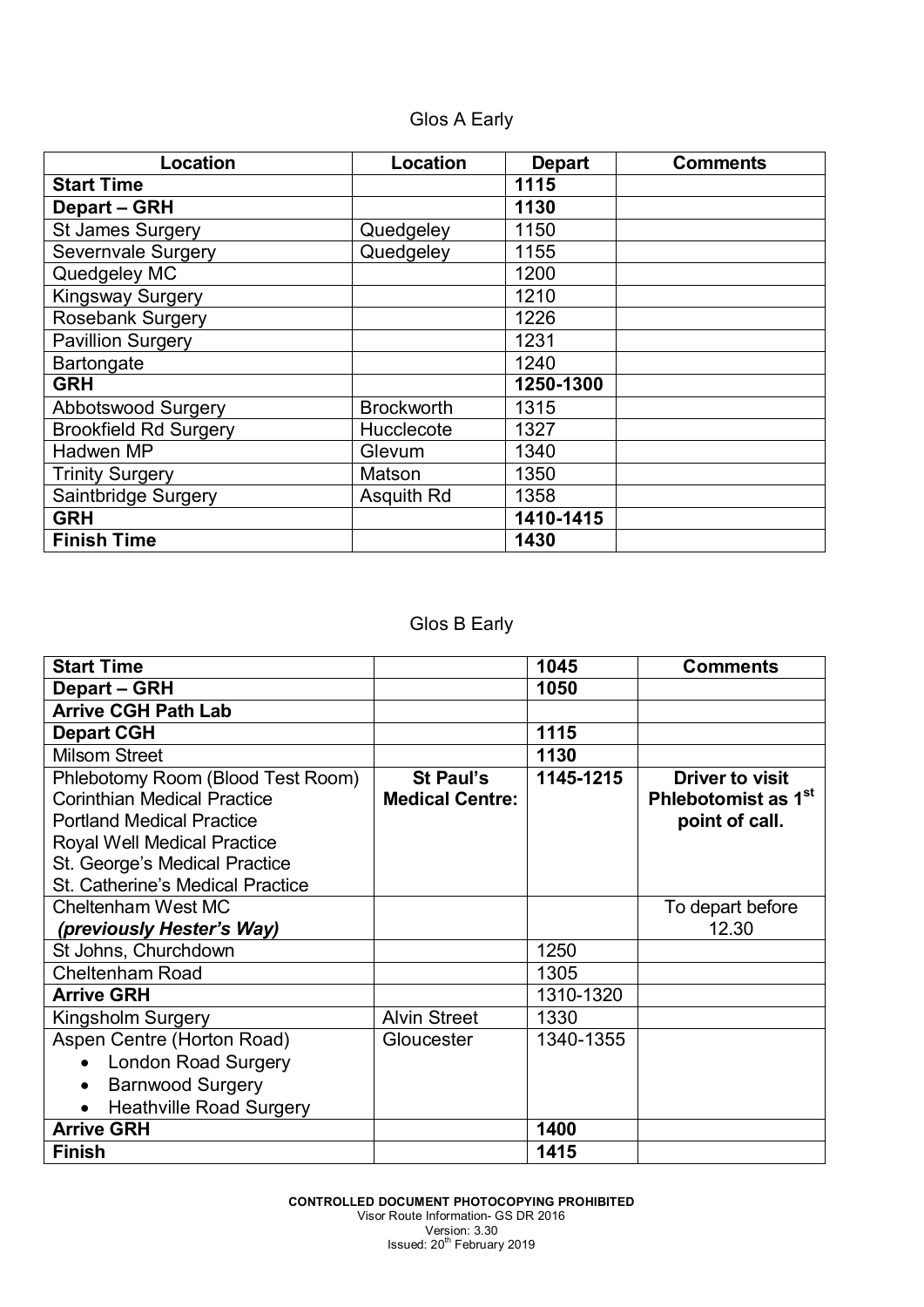| Glos B Late                  |                   |           |                                                                           |
|------------------------------|-------------------|-----------|---------------------------------------------------------------------------|
| <b>Start Time</b>            |                   | 1500      | <b>Comments</b>                                                           |
| <b>Depart GRH</b>            |                   | 1515      |                                                                           |
| <b>Warwick Avenue</b>        |                   | 1537      |                                                                           |
| Quedgeley MC                 |                   | 1550      |                                                                           |
| <b>St James Surgery</b>      | Quedgeley         | 1600      |                                                                           |
| Quedgeley Clinic             |                   | 1605      |                                                                           |
| Severnvale Surgery           | Quedgeley         | 1610      |                                                                           |
| <b>Kingsway Surgery</b>      |                   | 1620      |                                                                           |
| <b>GRH</b>                   |                   | 1640-1645 | Do NOT return to Lab if running late<br>from Kingsway - but inform Office |
| Bartongate                   |                   | 1655      |                                                                           |
| Rosebank Surgery             |                   | 1705      |                                                                           |
| <b>Pavillion Surgery</b>     |                   | 1710      |                                                                           |
| Saintbridge Surgery          | Asquith Rd        | 1720      |                                                                           |
| <b>Trinity Surgery</b>       | Matson            | 1728      |                                                                           |
| Hadwen MP                    | Glevum            | 1737      |                                                                           |
| <b>Brookfield Rd Surgery</b> | Hucclecote        | 1750      |                                                                           |
| <b>Abbotswood Surgery</b>    | <b>Brockworth</b> | 1805      |                                                                           |
| <b>GRH</b>                   |                   | 1830      |                                                                           |
| <b>Finish Time</b>           |                   | 1845      |                                                                           |

Cheltenham B Late

| Location                                                                                                                                                                   | Location                     | <b>Depart</b> | <b>Comments</b>                     |
|----------------------------------------------------------------------------------------------------------------------------------------------------------------------------|------------------------------|---------------|-------------------------------------|
| <b>Start</b>                                                                                                                                                               |                              | 1500          |                                     |
| <b>Depart</b>                                                                                                                                                              |                              | 1505          |                                     |
| <b>Thirlestaine Breast Centre</b>                                                                                                                                          |                              | 1515          |                                     |
| <b>Arrive CGH</b>                                                                                                                                                          |                              | 1520          | Pack up surgery items &<br>load van |
| <b>Depart</b>                                                                                                                                                              |                              | 1535          |                                     |
| <b>College Baths</b>                                                                                                                                                       |                              | 1545          | 0300 422 3141 or 4234               |
| Pharmacy                                                                                                                                                                   |                              | 1600          |                                     |
| <b>GRH SSD, Pharmacy &amp; Heath</b>                                                                                                                                       |                              | 1640          |                                     |
| <b>Records</b>                                                                                                                                                             |                              |               |                                     |
| <b>GRH Pathology</b>                                                                                                                                                       |                              | 1645          | Drop off only (if requested)        |
| <b>Nuffield</b>                                                                                                                                                            |                              | 1700          |                                     |
| <b>Cheltenham West MC</b><br>(previously Hester's Way)                                                                                                                     |                              | 1710          |                                     |
| <b>Springbank Surgery</b>                                                                                                                                                  |                              | 1720          |                                     |
| <b>Corinthian Medical Practice</b><br><b>Portland Medical Practice</b><br>Royal Well Medical Practice<br>St. George's Medical Practice<br>St. Catherine's Medical Practice | St Paul's Medical<br>Centre: | 1740-1805     |                                     |
| <b>Berkeley MP</b>                                                                                                                                                         | 11 High St                   | 1815          |                                     |
| <b>College Baths</b>                                                                                                                                                       |                              | 1830          |                                     |
| <b>CGH</b>                                                                                                                                                                 |                              | 1845          |                                     |
| <b>Finish</b>                                                                                                                                                              |                              | 1900          |                                     |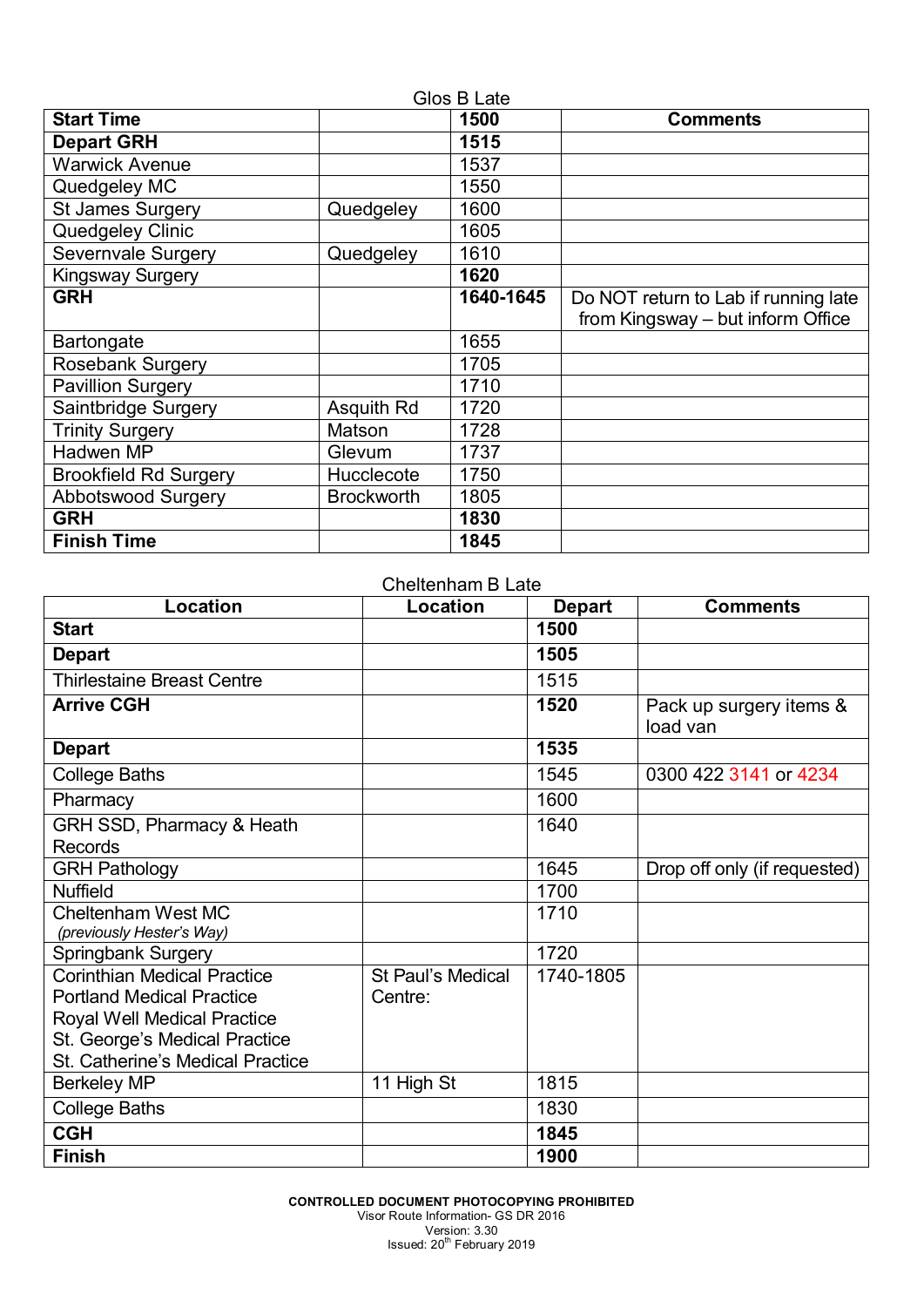## Shuttle Part 1 & Cheltenham Early

| Location                         | Depart    | <b>Notes</b>                               |
|----------------------------------|-----------|--------------------------------------------|
| <b>Start</b>                     | 0715      | <b>Start at CGH</b>                        |
| <b>CGH</b>                       | 0730      | Overnight samples                          |
| <b>GRH Health Records</b>        | 0820      | Collect Health Records & deliver at CGH    |
| <b>CGH Clinic Prep</b>           | 0850      |                                            |
| <b>CGH</b>                       | 0900      | Routine                                    |
| <b>GRH</b>                       | 0930      | Routine                                    |
| <b>CGH</b>                       | 1000      | Routine                                    |
| <b>GRH</b>                       | 1030      | Routine                                    |
| <b>CGH</b>                       | 1100      | Routine                                    |
| <b>GRH</b>                       | 1130      | Routine                                    |
| <b>CGH</b>                       | 1200-1230 | Lunch                                      |
| <b>Start Cheltenham Early</b>    | 1230      | Load for Chelt Early                       |
| <b>Depart</b>                    | 1245      |                                            |
| Berkeley MP,                     | 1255      |                                            |
| <b>Leckhampton Surgery</b>       | 1307      |                                            |
| Hatherley Surgery                | 1316      |                                            |
| 11 Royal Crescent                | 1330      |                                            |
| <b>Crescent Bakery</b>           | 1335      |                                            |
| Yorkleigh MP, 93 St George's Rd  | 1345      |                                            |
| <b>Overton Park Surgery</b>      | 1350      |                                            |
| Underwood Surgery                | 1355      |                                            |
| Springbank Surgery &             | 1410      |                                            |
| <b>Community Resource Centre</b> |           |                                            |
| <b>Depart GRH</b>                | 1430      | There is no need to wait at GRH, Shuttle 2 |
|                                  |           | may have cleared the shelves, please       |
|                                  |           | check.                                     |
| <b>CGH</b>                       | 1450      |                                            |
| <b>Office/Reception</b>          | 1500-1545 | <b>Report to Office and assist with</b>    |
|                                  |           | Office/Reception/Driving tasks as given.   |
| <b>Finish</b>                    | 1545      |                                            |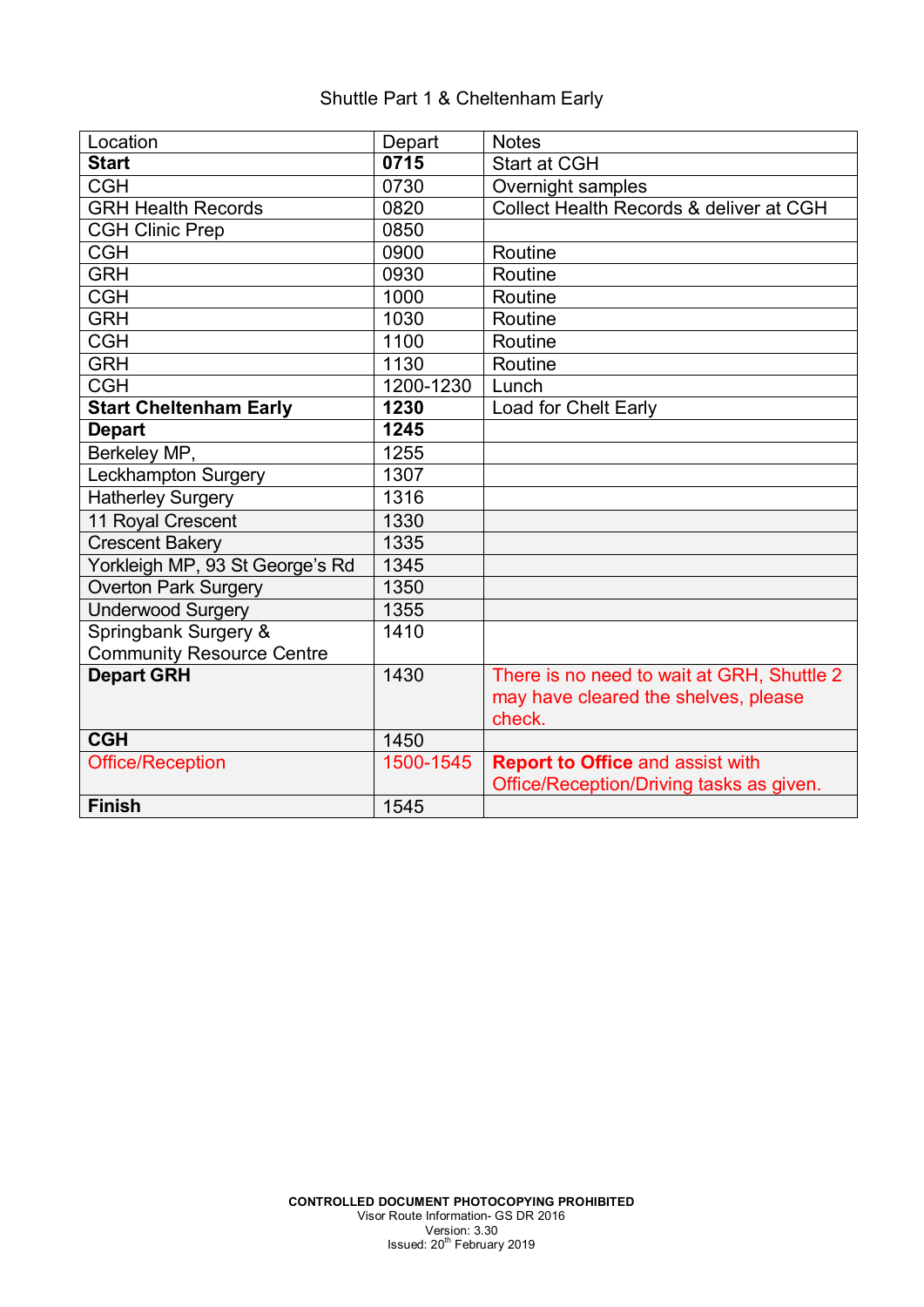## Shuttle Part 2 & Cheltenham A Late

| Location                           | Location              | <b>Depart</b> | <b>Comments</b>                  |
|------------------------------------|-----------------------|---------------|----------------------------------|
| <b>Start</b>                       |                       | 1030          |                                  |
| Depart CGH                         |                       | 1045          |                                  |
| <b>Nuffield Hospital</b>           | <b>Hatherley Lane</b> | 1100          |                                  |
| <b>Arrive GRH (Chestnut House)</b> |                       | 1115          | Drop Post                        |
| <b>GRH SSD</b>                     |                       | 1120          | <b>Deliver/Collect SSD Boxes</b> |
| <b>Depart GRH</b>                  |                       | 1130          |                                  |
| <b>Depart CGH</b>                  |                       | 1200          |                                  |
| <b>Depart GRH</b>                  |                       | 1230          |                                  |
| <b>Depart CGH</b>                  |                       | 1300          |                                  |
| <b>Depart GRH</b>                  |                       | 1330          |                                  |
| Depart CGH                         |                       | 1400          |                                  |
| Depart GRH                         |                       | 1430          |                                  |
| <b>Return CGH</b>                  |                       | 1500          |                                  |
| <b>Break</b>                       |                       | 1500-1545     |                                  |
| <b>Office/Reception</b>            |                       | $1545 - 1630$ | Report to Office and assist      |
|                                    |                       |               | with Office/Reception or         |
|                                    |                       |               | Driving tasks as given.          |
| <b>Start Cheltenham Late</b>       |                       | 1630          | Load for Cheltenham Late         |
| <b>Depart CGH</b>                  |                       | 1645          |                                  |
| <b>Sixways Surgery</b>             |                       | 1655          |                                  |
| Leckhampton Surgery                | (Lloyd Davis Hse)     | 1710          |                                  |
| <b>Up Hatherley Surgery</b>        |                       | 1720          |                                  |
| <b>Underwood Surgery</b>           |                       | 1733          |                                  |
| <b>Overton Park Surgery</b>        |                       | 1738          |                                  |
| Yorkleigh, 93 St. George's Road    |                       | 1743          |                                  |
| 11 Royal Crescent                  |                       | 1753          |                                  |
| <b>Crescent Bakery</b>             |                       | 1758          |                                  |
| <b>Cleevelands Medical Centre</b>  |                       | 1815          |                                  |
| 4 Stoke Road                       |                       | 1825          |                                  |
| $\overline{\text{CGH}}$            |                       | 1845          |                                  |
| <b>Finish</b>                      |                       | 1900          |                                  |